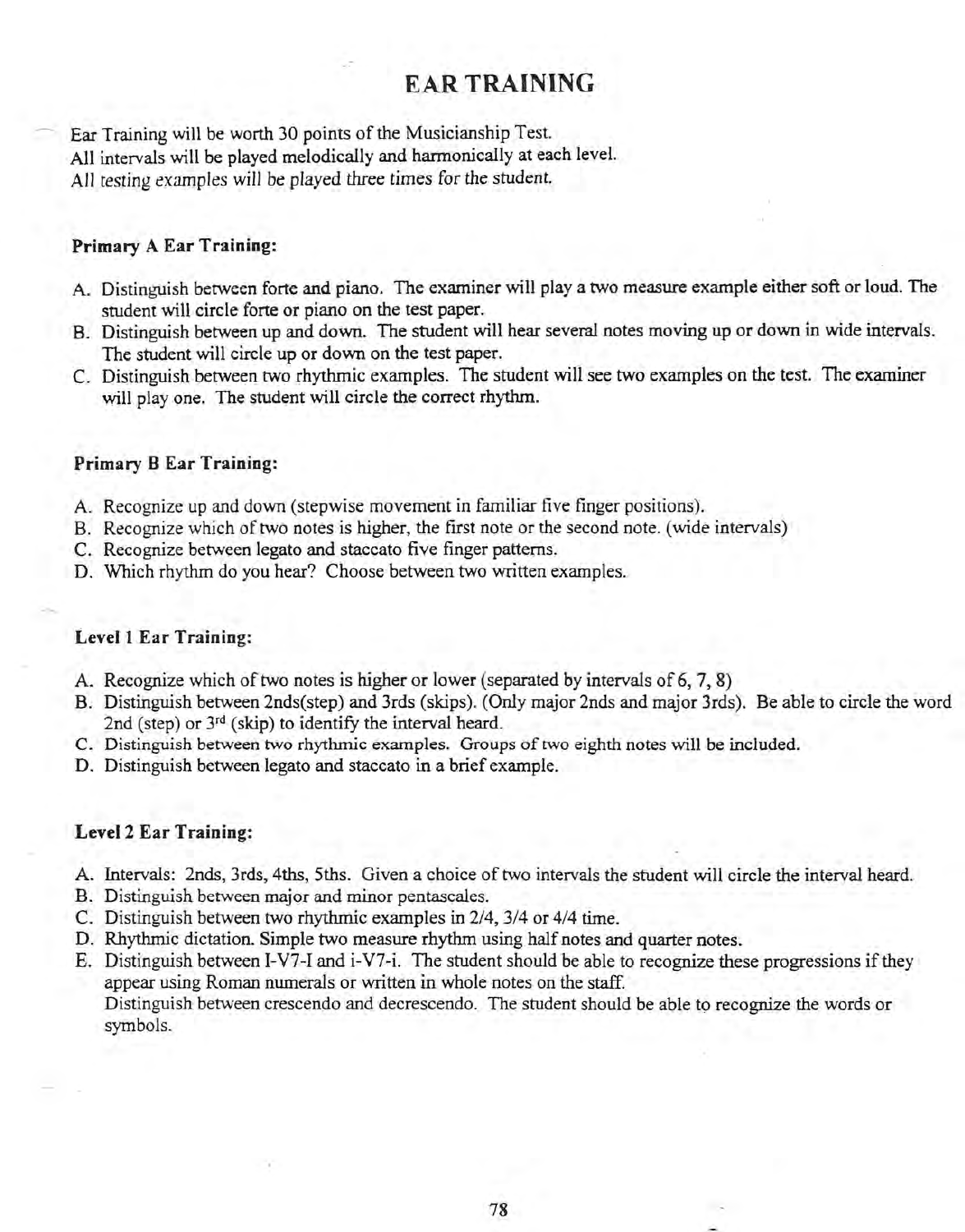# Level J Ear Training:

- A. Intervals PI, M2, MJ, P4, P5, M6, M7, P8. The student will be given a choice of two intervals.
- B. Distinguish between major and minor triads and I-V7-I and i-V7-i.
- C. Distinguish between two rhythms. The student may be given two rhythmic examples and asked to circle the one played by the examiner.
- D. Rhythmic dictation. The student could be asked to add missing notes from a written example as the rhythm is played by the examiner.
- E. Distinguish between major and minor pentascales.

# Level 4 Ear Training:

- A. Intervals PI, M2, M3, P4, P5, M6, M7, P8. The student may be given a choice of two intervals. The student might be asked to write on a staff the second note of an ascending interval.
- B. Distinguish between I-IV-I, I-V7-I and i-V7-i.
- C. Distinguish between two rhythms in 6/8.
- D. Rhythmic dictation. The student may be asked to add missing notes in 6/8. the examiner will play the rhythm on one note.
- E. Distinguish between natural minor scales and major scales.

# Level 5 Ear Training:

- A. Intervals: PI, M2, M3, m3, P4, P5, M6, M7, P8. The student will be given a choice of intervals or asked to write the missing note of an ascending interval on the staff.
- B. Triads: major and minor
- C. Chord Progressions: I-IV-I, i-iv-i, I-V7-I and i-V7-i. The student will be given choices and asked to circle the correct progression.
- D. Scales: major, natural minor and chromatic
- E. Rhythmic dictation: Complete one measure of a two measure example played on one note by the examiner.
- F. Melodic dictation: If given two choices, the student should be able to select the melodic example heard.

## Level 6 Ear Training:

- A. Intervals: PI, M2, M3, m3, P4, P5, M6, m6, M7, P8
- B. Triads: Distinguish between major and minor. Be able to write the missing third of a triad with the root and fifth given.
- C. Chord progressions: Distinguish between I-V-I, i-V-i, I-IV-I, i-iv-i, I-V7-I and i-V7-i. Know the terms plagal and authentic.
- D. Scales: Distinguish major, natural minor, melodic minor, harmonic minor and chromatic.
- E. Rhythm: Distinguish between two rhythmic patterns. Sixteenth notes will be included. The student might be asked to write the missing beats in a measure.
- F. Melodic dictation: Complete the missing notes in a given example.

## Level 7 Ear Training:

- A. Intervals: all major, minor and perfect intervals (1-8) and the augmented and diminished fifth. Emphasis or major and minor seconds. The student might be asked to write the correct order of major and minor seconds played harmonically
- B. Scales: Distinguish between major, natural minor, harmonic minor, melodic minor and chromatic.